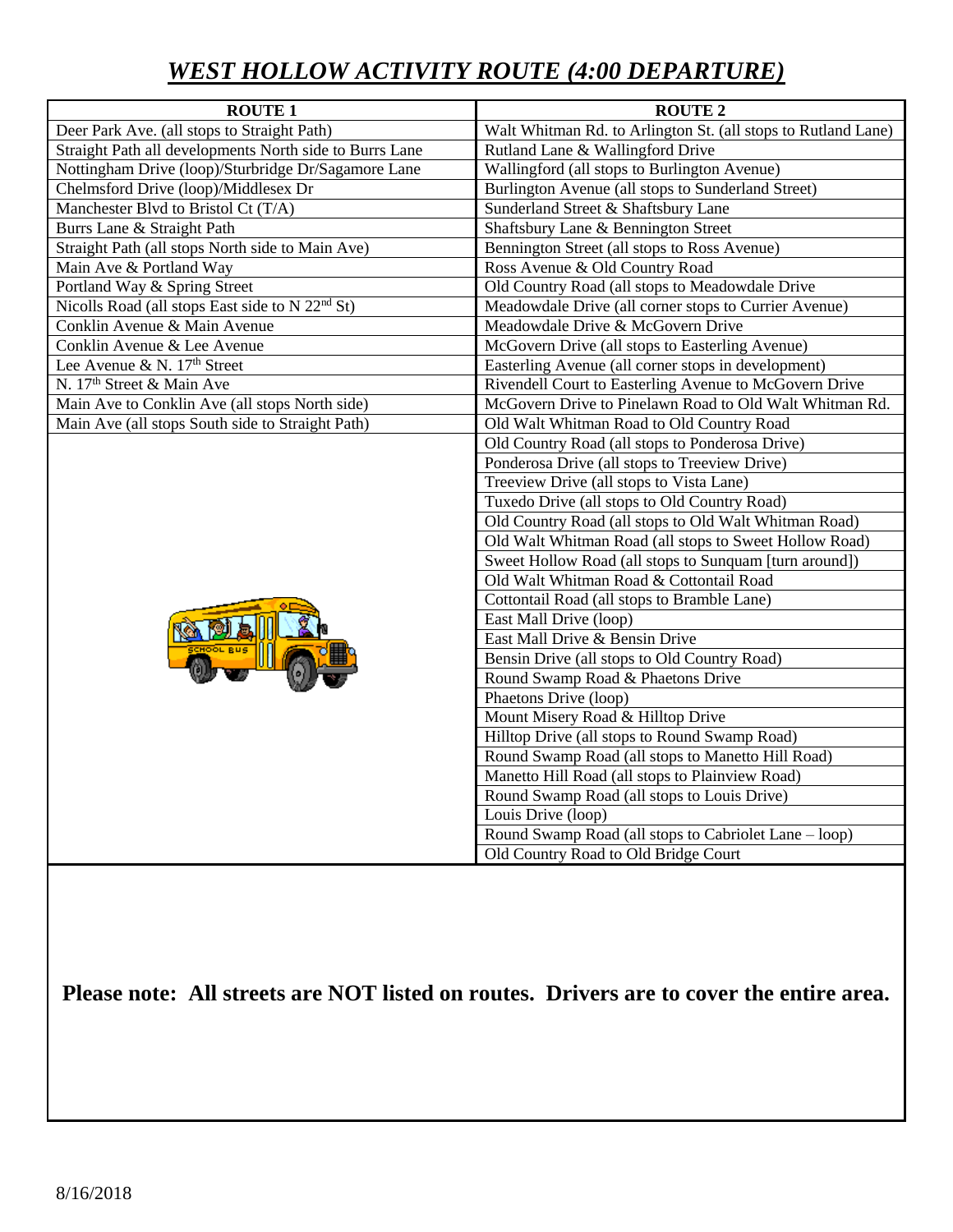## *WEST HOLLOW ACTIVITY ROUTE (4:00 DEPARTURE)*

| <b>ROUTE 3</b>                                          | <b>ROUTE 4</b>                                           |
|---------------------------------------------------------|----------------------------------------------------------|
| Ruland Road (all stops to Republic Road)                | Vanderbilt Parkway (all stops to Half Hollow Road)       |
| Strathmore Way (Highland Green)                         | Half Hollow Road (all stops to Pettit Drive)             |
| Maxess Road/Duryea Road                                 | Pettit Drive (all stops to Bagatelle Road)               |
| Court North Drive (into clubhouse)                      | Hemingway Drive (all stops to Penn Drive)                |
| <b>Avalon Court Drive (into clubhouse)</b>              | Penn Drive (all stops to Half Hollow Road)               |
| Country Pointe Court (all corner stops)                 | Half Hollow Road (all stops to Bagatelle Road)           |
| Melville Road & Daffodil Drive                          | Bagatelle Road (all stops to N. Service Road)            |
| Daffodil Drive & Honey Suckle Lane                      | N. Service Road to Homewood                              |
| Boxwood Lane (loop)                                     | S. Service Road to Naomi Court & Sleepy Lane (into)      |
| Carnation Drive (all stops to Melville Road)            | Roundtree Drive (all stops to Beaumont Drive)            |
| Spencer Street & Jervis Avenue                          | Beaumont Drive (all stops to S. Service Road)            |
| Jervis Avenue (all stops to Beechwood Street)           | Bagatelle Road (all stops to Chateau Drive)              |
| Beechwood Street (all stops to Melville Road)           | Chateau Drive (all stops to Walker Place)                |
| Melville Road & Hawthorne Street                        | Walker Place (all stops to Jacobs Path)                  |
| Woodland Avenue (all stops to Hickory Street)           | Bagatelle Road (all stops East side to Half Hollow Road) |
| Hickory Street & Avenue I                               | <b>ROUTE 6</b>                                           |
| Avenue I & Larkin Street                                | Norman Court & Vanderbilt Parkway                        |
| Larkin Street (all stops to Melville Road)              | Norman Court & Wedgewood Drive                           |
| Melville Road (all stops to Reeves Avenue               | Wedgewood Drive & Half Hollow Road                       |
| Reeves Avenue (all stops to George Street)              | Half Hollow Road & Fox Lane                              |
| George Street & Alexander Avenue                        | Fox Lane (loop; all corner stops)                        |
| Alexander (all stops to Melville Road)                  | Fox Lane & Woodsend Drive North                          |
| Melville Road (all stops to Rt. 110)                    | Broad Oak Lane (into)                                    |
| 100 Spagnoli Road                                       | Fox Lane & Half Hollow Road                              |
|                                                         | Lone Hill Pl (into)                                      |
| <b>ROUTE 5</b>                                          | Half Hollow Road (all corner stops)                      |
| Bagatelle Road & Wilmington Drive                       | Long Drive Court - into                                  |
| Bagatelle Road & Threepence Drive                       | Wildwood Drive (all stops to Ryder Avenue)               |
| Threepence Drive & Farmington Lane                      | Rustic Gate Lane (all stops to Ebbtide Lane)             |
| Farmington Lane (all stops to Barrington Place)         | Ebbtide Lane & Thorngrove Lane - loop                    |
| Barrington Place & Wilmington Drive                     | Ebbtide Lane (all corner stops to Truxton Road)          |
| Wilmington Drive (all stops to Threepence Drive – loop) | Truxton Road (all stops to Ryder Avenue)                 |
| Wilmington Drive & Roundtree Drive                      | Ryder Avenue & Burrs Lane                                |
| Roundtree Drive (all stops to Beaumont Drive)           | Burrs Lane (all stops to Chestnut Hill – turn around)    |
| Beaumont Drive (all stops to Wilmington Drive)          | Burrs Lane (all stops through Calumet Drive)             |
| Wilmington Drive (all stops to Woodmont Road)           | Calumet Drive - center                                   |
| Woodmont Road (all stops to Elkland Road)               | Calumet Drive & Fielding Avenue                          |
| Elkland Road (all stops to Wilmington Drive)            | Fielding Avenue & Ibsen Court                            |
| Wilmington Drive to Westbourne Lane – loop              | Ibsen Court & Ibsen Avenue                               |
| Wilmington Drive & Carry Lane                           | Ibsen Avenue & Scott Street                              |
| Carry Lane (all stops to Seven Oake Lane)               |                                                          |
| Seven Oake Lane (all stops to Bondsbury Lane)           |                                                          |
| Bondsbury Lane (all stops to Northcote Drive)           |                                                          |
| Northcote Drive (all stops to Haddon Hall)              |                                                          |
| Haddon Hall & Richbourne Lane (center)                  |                                                          |
| Northcote Drive (all stops to Colonial Springs Road)    |                                                          |
| Colonial Springs Road (all stops to Circle Drive)       |                                                          |
| Circle Drive (all stops to Ridge Road)                  |                                                          |
| Ridge Road (all stops to Colonial Springs)              |                                                          |

### **Please note: All streets are NOT listed on routes. Drivers are to cover the entire area.**